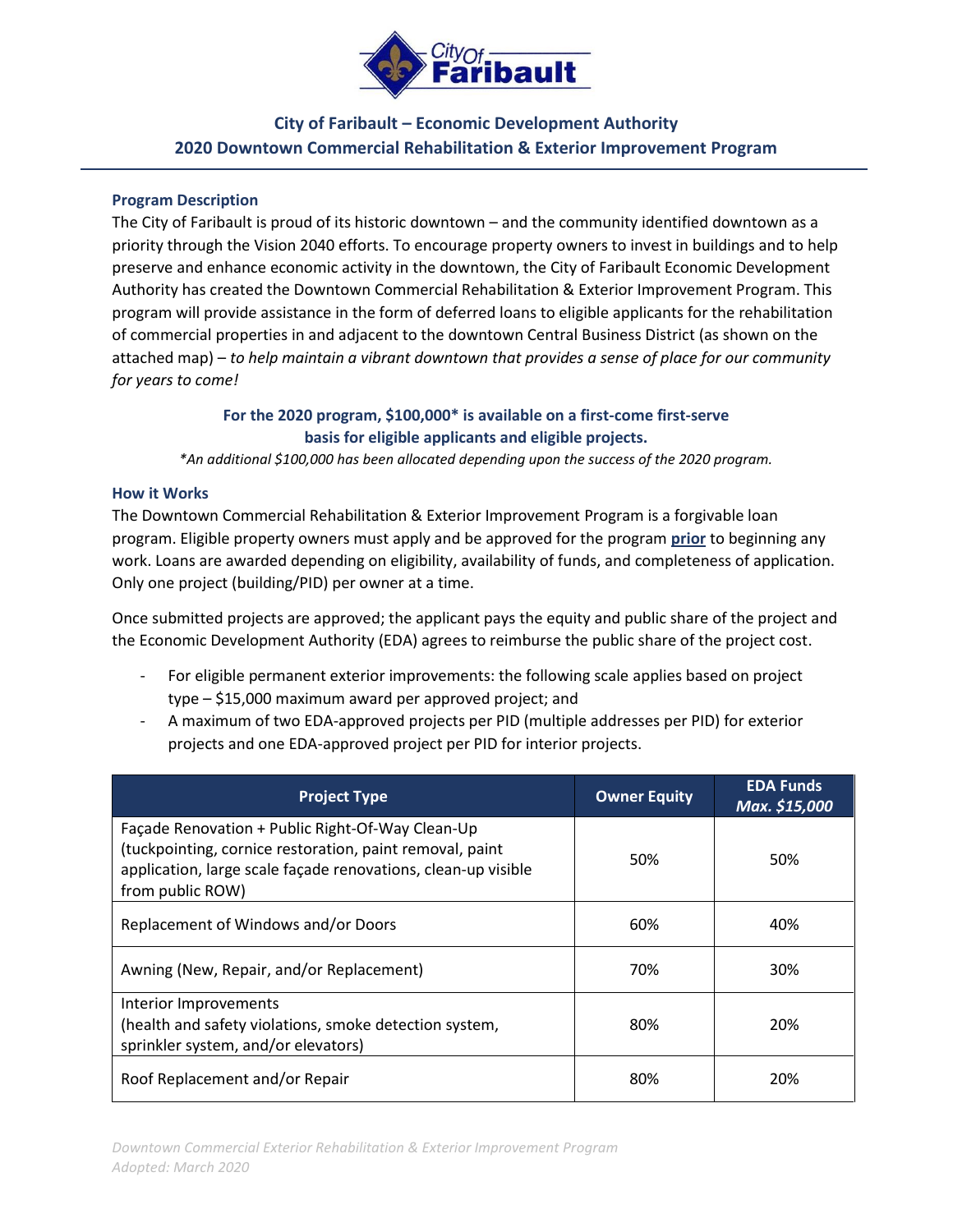The applicant has one (1) year from the award date of the loan to complete the project and request payment of loan funds. All loan funds will be paid directly to the award recipient (*not* the supplier/contractor) upon receipt of contractor lien waiver or paid invoices and proof of payment at the end of the project – or based on a pre-determined disbursement plan.

> \* *Please note: Because this is a "match" program; owner equity must be the first money in, followed by EDA funds.*

#### **Loan Forgiveness**

Loans are considered deferred – which means that over time the loans will be forgiven based on the applicant successfully completing the rehabilitation or façade project and maintaining ownership of the building for a minimum of five (5) years. If the building is sold within this time period – the loan must be repaid in its entirety.

## **Program Eligibility**

This program is intended to help maintain a vibrant downtown that provides a sense of place for our community for years to come. This includes a focus to enhance and preserve Faribault's historic buildings of the downtown Central Business District and adjacent commercial properties with a specific emphasis on cleaning up the parts of buildings visible from the public ROW (alleys and parking lots).

## Eligible Applicants/Recipients\*

- 1. Must own the commercial property to be improved;
- 2. Must have the ability to provide owner equity cash investment in the project;
- 3. Must be current with mortgage, real estate taxes, and insurance payments;
- 4. Applicants/recipients can only receive funding for one project at a time. Successful completion of a project and subject to available funding – recipients can then apply for funding for a new project.

*\* Please note: Any person who has defaulted on a publically funded program or is delinquent on loan payments for a publically funded program within the last two years in ineligible to receive funding.*

## Eligible Properties

- 1. Property must be located in the designated target area as shown on the attached map (Central Business District and commercial properties immediately adjacent to the Central Business District) and must have been originally constructed prior to 1950;
- 2. Property must be free of existing judgements, foreclosure actions, or delinquency of payments;
- 3. Property must require improvements.

## Eligible Improvements\*

- 1. Permanent exterior improvements of the building to correct building code violations, including but not limited to: repair or replacement of door, window, and roof.
- 2. Permanent façade improvements, including but not limited to: removal of aluminum or other metal awnings, frames, or siding, awning repair or replacement, pressure washing, paint removal, painting, tuckpointing, and cornice restoration, trash enclosures and improvements/clean-up visible from public ROW.
- 3. Permanent interior improvements related to: correction of health and safety violations, smoke detection system, sprinkler systems, and/or elevators.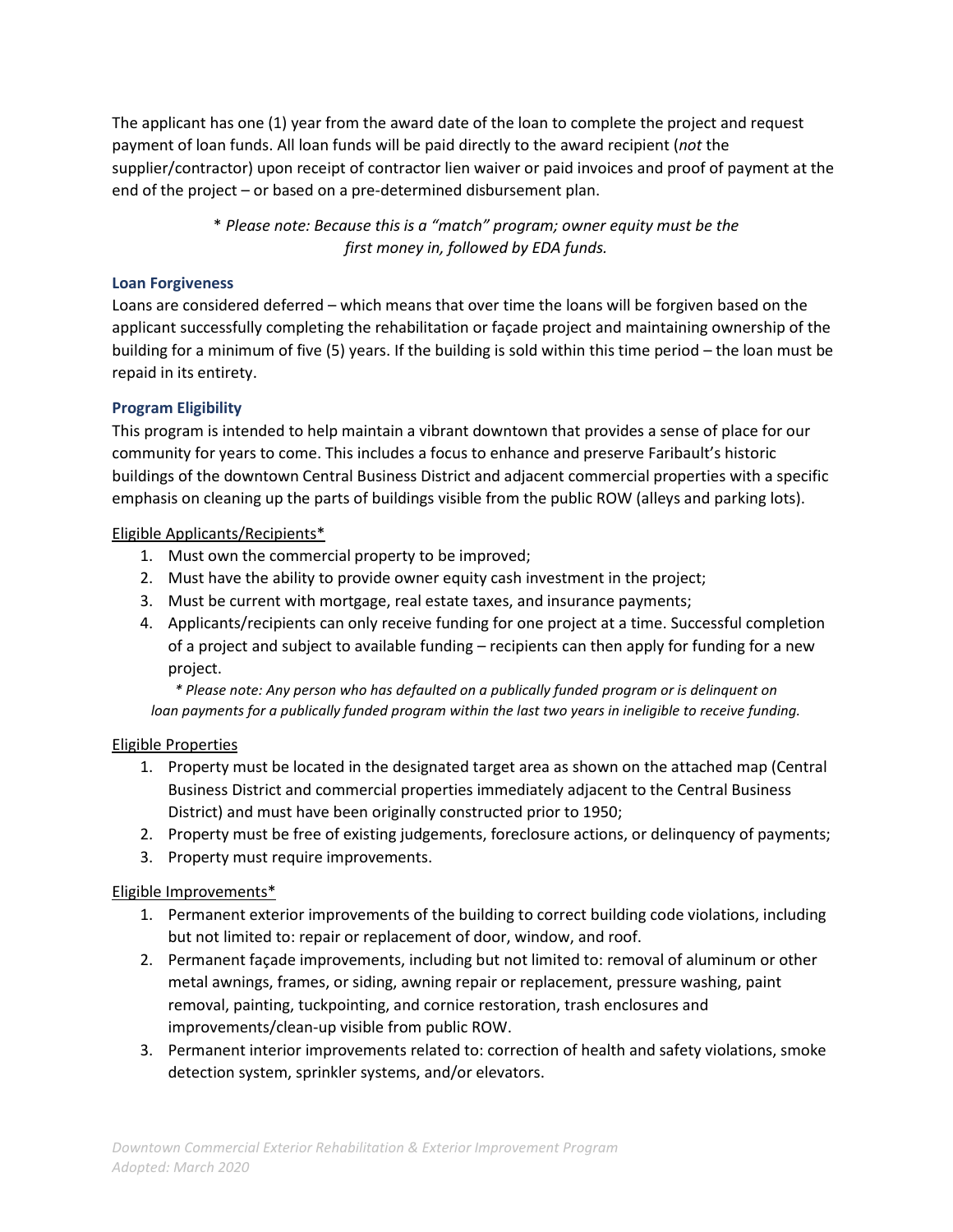*\* Please note:*

- *a) All projects located within the Historic Preservation District are required to obtain a Certificate of Appropriateness for any exterior work – prior to being awarded funds.*
- *b) All projects must be inspected; unless otherwise noted prior to being awarded funds.*

#### Ineligible Improvements

- 1. Improvements made prior to the award of funds and the execution of required loan documents;
- 2. Financing or paying off existing debt or the payment of assessment for public improvements;
- 3. Non-permanent improvements (lease-hold improvements);
- 4. Exterior improvements not meeting the guidelines, including: parking lot repairs;
- 5. Interior improvements other than those noted above; and
- 6. Exterior improvements not approved by the Heritage Preservation Commission (HPC).

#### **How to Apply**

All eligible property owners within the downtown Central Business District, and commercial property owner's immediately adjacent to the Central Business District are encouraged to apply. There is no application deadline; however, funds are limited and will be awarded to qualified applicants on a firstcome, first-serve basis – and there can only be one project (building/PID) per owner at a time.

The City of Faribault's Community & Economic Development Department staff will be responsible for administering all aspects of the Downtown Commercial Rehabilitation & Exterior Improvement Program – including marketing, application intake and review, loan processing, and program compliance.

Final decisions on all program awards will be at the sole discretion of the Economic Development Authority (EDA).

## Application Submission

Applications will be processed on a first-come first-serve basis, with no set application deadline date. Completed applications with application fee of \$150.00 per commercial address should be submitted to:

> City of Faribault – Community & Economic Development Department Attn: Economic Development Coordinator 208 NW 1st Avenue Faribault, MN 55021

## Processing and Review of Application

Using the criteria outlined in the program's guidelines, Staff will determine project eligibility and completeness of application. Once determined eligible, an inspection of the property will be conducted to determine that the proposed improvements are necessary for the building to conform to current building code and property maintenance ordinances.

- If a project is determined to be eligible, the final project information and deferred loan request will be forwarded to the EDA for consideration at their regularly scheduled monthly meeting.
- If a project application is determined not to be eligible, the applicant will be notified including reasons as to why the application is not being forwarded to the EDA for consideration.

The project request is submitted to the EDA for considerations at their regularly scheduled monthly meetings. Any recommendations, contingencies, and/or approval is at the sole discretion of the EDA and will be determined at the time of the regularly scheduled monthly meeting. The EDA will either approve requested amount, modify loan amount or deny the request.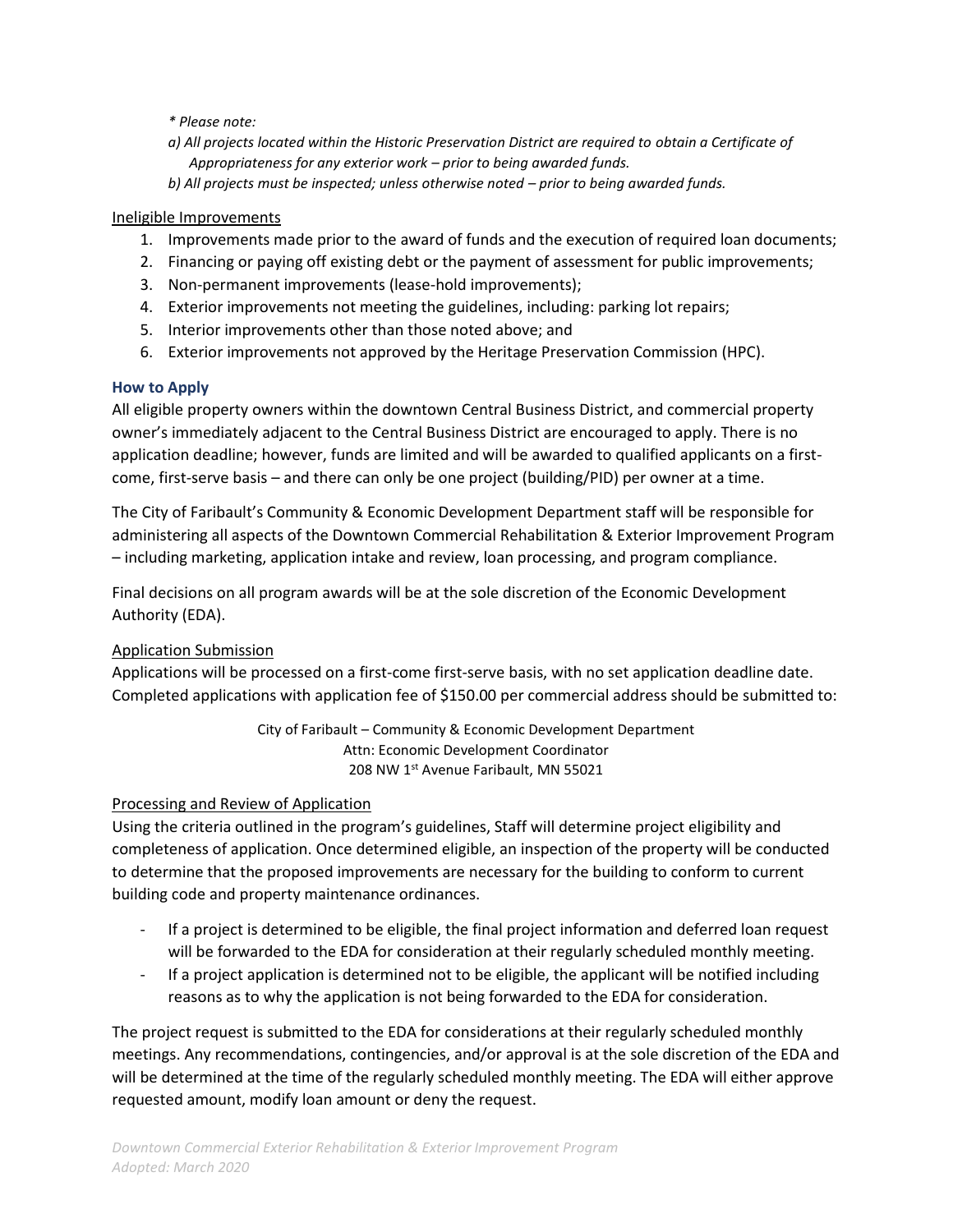- Loan recipients are required to seek at least two bids for all portions of a project. The award calculations will be based on the lowest bid – any contractor may be chosen to complete the work.
- For eligible permanent exterior improvements: the program scale applies up to 50-percent of project costs – \$15,000 maximum award per approved project (maximum of 2 EDA-approved projects per PID – multiple addresses per PID); or
- For eligible permanent interior building improvements: up to 20-percent of project costs \$15,000 maximum award per PID.

The applicant will be notified by Staff as to the status of their application via email following the scheduled EDA meeting.

## Contracting Procedures and Requirements

All applicants awarded funds will be required to execute loan documents including a Promissory Note and Repayment Agreement. **Please note:** No work may begin on a project until award approval is received and all required loan documents have been executed.

No changes to the scope of the project will be allowed without the execution of a "Change Order" approved by the owner, contractor, and Community & Economic Development Staff. Furthermore – additional HPC review and approval may also be required.

Work must be completed within one-year from the date of the program award. Exceptions may be made for weather-related delays, changes in contractors for non-performance, or other natural disasters.

## Loan Disbursement

The award is a deferred loan and will be forgiven after the five (5) year compliance term. Program awards will be secured with an executed Repayment Agreement and Promissory Note. Payments to the awardee will be made only after the work is completed and receipts or contractor lien waivers have been submitted.

## *Maximum Award Amount:*

For approved exterior improvements, up to \$15,000 per approved project with a maximum of 2 EDAapproved projects per PID (multiple address per PID); or

For approved interior improvements, up to \$15,000 per PID.

## *When Requesting for Disbursement:*

- Applicant must submit proof of work completed in order to be reimbursed. This proof must include date, description of work and materials, amount paid, payee and payer. A lien waiver is preferred, but a paid invoice with proof of payment is acceptable.
- Applicable projects must have an approved inspection of work completed before receiving disbursement. Please contact the Building Code Division at 507-333-0357 to make an appointment.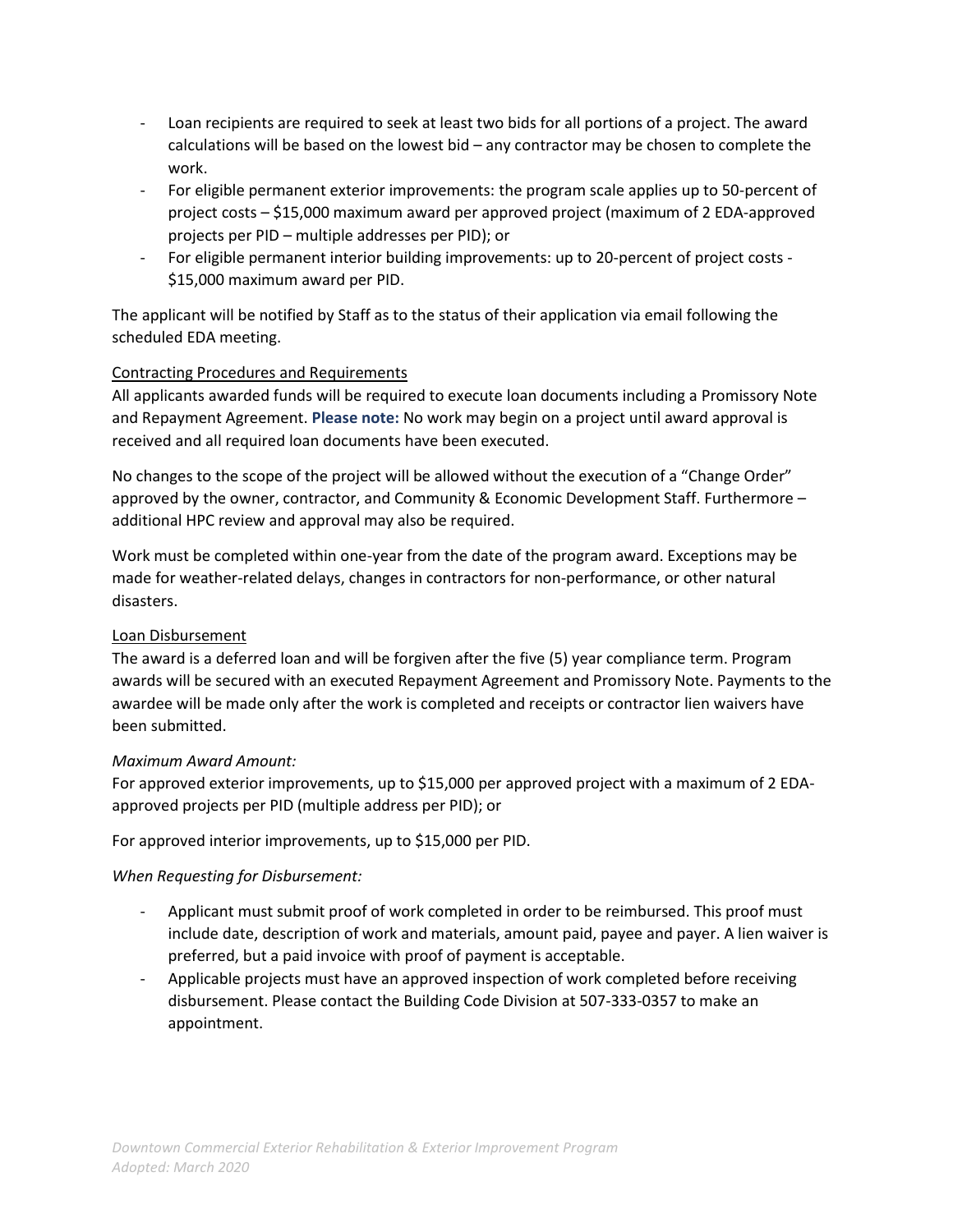| Reimbursement Disbursement Schedule for Program Award*       |                                    |  |
|--------------------------------------------------------------|------------------------------------|--|
| Provide Receipts for Full Project Costs (Equity + EDA Funds) | EDA Funds Paid in Full to Owner    |  |
| Provide Receipts for Owner Equity + $\frac{1}{2}$ EDA Funds  | 1/2 EDA Funds Paid to Owner        |  |
| Provide Receipts for Owner Equity + Second 1/2 EDA Funds     | Second 1/2 EDA Funds Paid to Owner |  |

*\* Please note:*

*a) Funds will be disbursed on a reimbursement basis – based on submitted receipts.*

*b) Owners' equity must be the first funds used before EDA can release funds.*

*c) EDA funds will be disbursed incrementally (½) or in one-lump sum payment upon completion of project.*

#### Loan Repayment

Deferred loan will be immediately due and payable in the event that the owner sells or otherwise transfers all of his/her/their ownership interest in the property within five (5) years of the date of the Agreement.

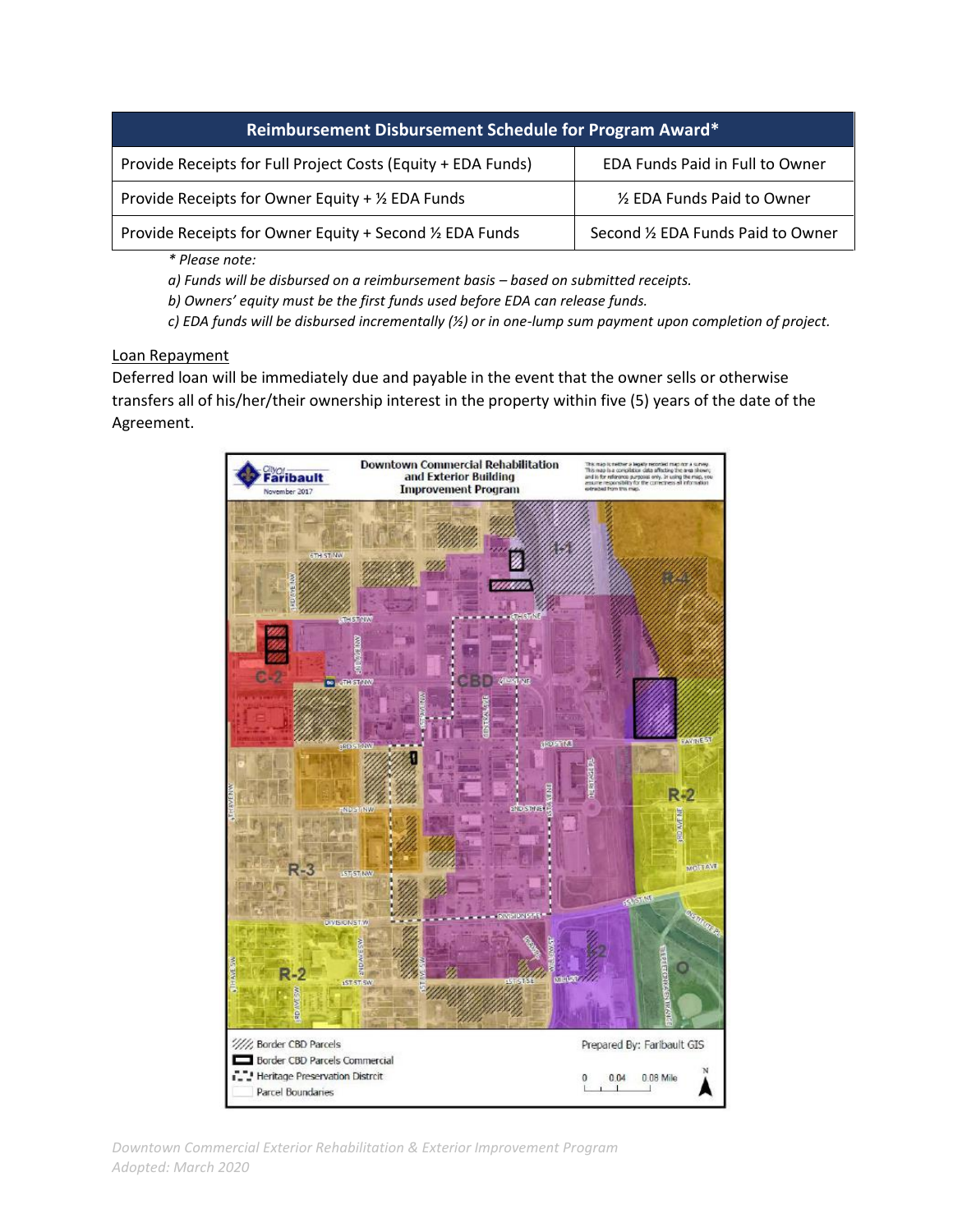# **2020 Downtown Commercial Rehabilitation & Exterior Improvement Program – Application**

Prior to submitting an application – applicants are encouraged to meet with Community & Economic Development Staff to review the program guidelines and proposed project.

> Please contact Economic Development Coordinator at: 507.333.0388 or smarkman@ci.faribault.mn.us

#### **Application Information**

Applications must be submitted by the property owner(s) of the building.

| Name(s) of Property Owner/Applicant |  |        |      |
|-------------------------------------|--|--------|------|
|                                     |  |        |      |
| Telephone Number:                   |  |        |      |
| <b>Email Address:</b>               |  |        |      |
| <b>Mailing Address:</b>             |  |        |      |
| City:                               |  | State: | Zip: |
|                                     |  |        |      |

| <b>Property Information</b><br>This Program is open to all commercial properties within the Central Business District and commercial<br>addresses immediately adjacent the District - as shown on the attached map. |            |                |  |
|---------------------------------------------------------------------------------------------------------------------------------------------------------------------------------------------------------------------|------------|----------------|--|
| Address(es) of Eligible Property:                                                                                                                                                                                   |            |                |  |
| Parcel ID (PID):                                                                                                                                                                                                    |            |                |  |
| Original Year of Construction:                                                                                                                                                                                      |            |                |  |
| Business/Occupant(s):                                                                                                                                                                                               |            |                |  |
| Has this property previously received<br>public financing?                                                                                                                                                          | <b>Yes</b> | No.            |  |
| Has the applicant defaulted on any<br>public financing in the last two years?                                                                                                                                       | <b>Yes</b> | N <sub>0</sub> |  |
| Are there any liens or judgements on<br>the property?                                                                                                                                                               | Yes        | No             |  |
| Are the property taxes paid/current?                                                                                                                                                                                | Yes        | No             |  |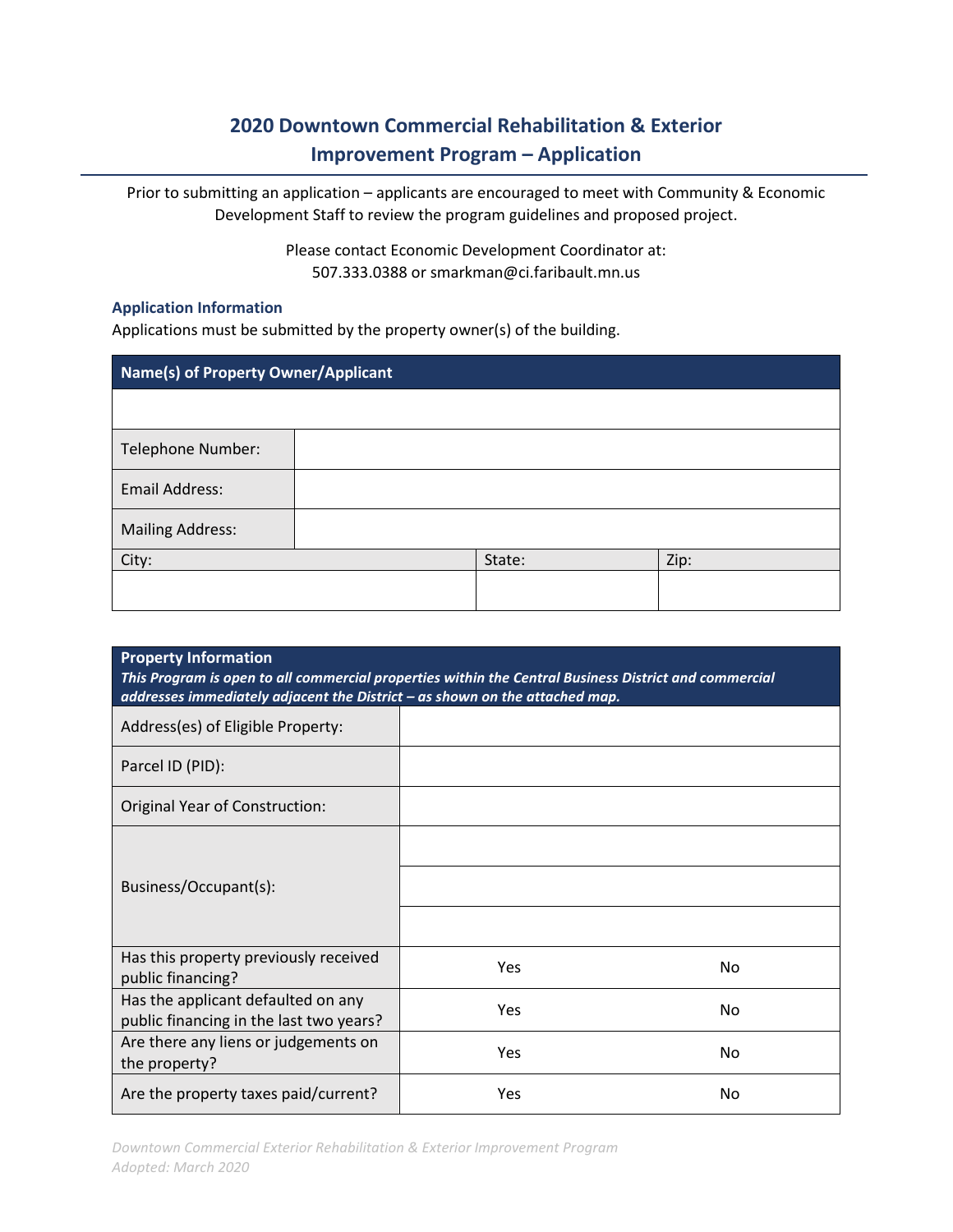| <b>Project Information</b><br>Eligible expenses are limited to:<br>Permanent exterior improvements<br>Permanent façade improvements<br>Permanent interior improvements                            |                                                                                                                                      |
|---------------------------------------------------------------------------------------------------------------------------------------------------------------------------------------------------|--------------------------------------------------------------------------------------------------------------------------------------|
| Estimated Total Cost of proposed Rehabilitation<br>and/or Façade Improvements:<br>(based on attached estimates)                                                                                   |                                                                                                                                      |
| Requested Loan Amount:<br>(based on Program scale)                                                                                                                                                |                                                                                                                                      |
| Description of Proposed Improvements / Project                                                                                                                                                    |                                                                                                                                      |
|                                                                                                                                                                                                   |                                                                                                                                      |
| Justification / Impact of Project within Commercial Business District<br>Preserving the building's structural integrity; Creating a positive visual impact to the Downtown, Code compliance work. | Identify how the improvement is going to positively impact the Commercial Business District. Examples: Cleaning up façade disrepair; |
|                                                                                                                                                                                                   |                                                                                                                                      |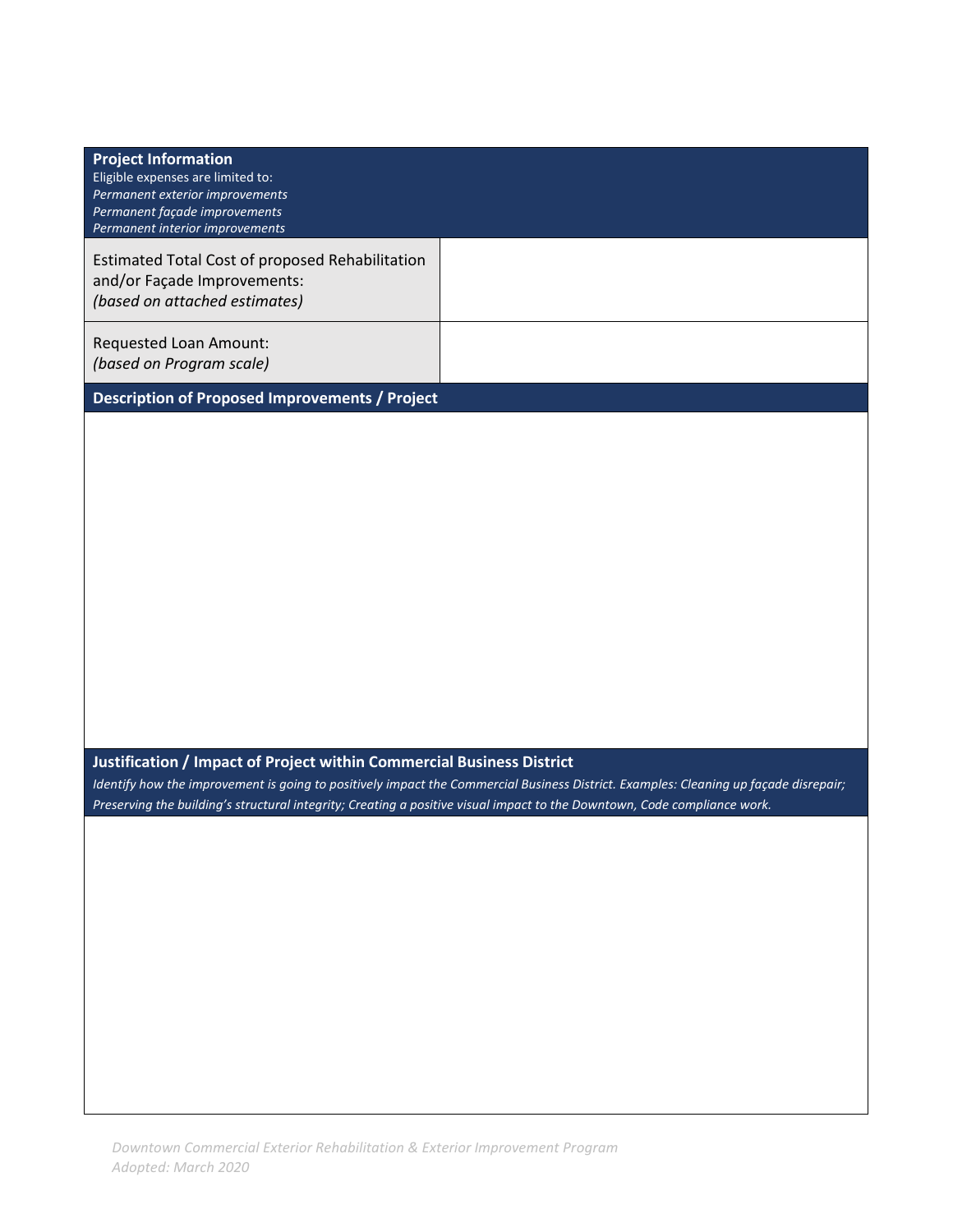#### **Data Practices Act**

The information that you supply in your application to the City of Faribault/Faribault EDA ("City") will be used to assess you eligibility for financial assistance. The City will not be able to process your application without this information. The Minnesota Government Data Practices Act(Minnesota Statues, Chapter 13) governs whether the information that you are providing to the City is public or private. If financial assistance is provided for the project, the information submitted in connection with your application will become public, except for those items protected under Minnesota Statutes, Section 13.59, Subdivision 3(b) or Section 13.591, Subdivision 2.

**I/We** have read the above statement and agree to supply the information to the City with full knowledge of the matters contained in this notice. I/We certify that the information submitted in conjunction with the application is true and accurate.

\_\_\_\_\_\_\_\_\_\_\_\_\_\_\_\_\_\_\_\_\_\_\_\_\_\_\_\_\_\_\_\_\_\_\_\_\_\_\_\_\_\_\_\_\_\_\_\_\_\_\_\_\_\_\_\_\_\_\_\_\_\_\_\_\_\_\_\_\_\_\_\_

\_\_\_\_\_\_\_\_\_\_\_\_\_\_\_\_\_\_\_\_\_\_\_\_\_\_\_\_\_\_\_\_\_\_\_\_\_\_\_\_\_\_\_\_\_\_\_\_\_\_\_\_\_\_\_\_\_\_\_\_\_\_\_\_\_\_\_\_\_\_\_\_

**Property Owner/Applicant Date** 

#### **Co-Property Owner/Applicant Date**

City Staff or other authorized representative of the City shall have the right to inspect the property to be improved at any time from the date of application upon giving notice to the owner and to occupants.

**I/We** certify that all statements on this application are true and correct to the best of my/our knowledge. I/We understand that any intentional misstatements will be grounds for disqualification.

**I/We** have read the City of Faribault's Downtown Commercial Rehabilitation and Exterior Improvement Program Policy and will abide by the rules and regulations set forth in the policy adopted on May, 21, 2020.

**I/We** authorize program representatives the right to access the property to be improved for the purposes of the deferred loan program and to take photographs of the structure before and after rehabilitation.

**I/We** understand that I/we are responsible for obtaining appropriate building permits and Certificate of Appropriateness. In the case of improvements that do not require a city‐issued building permit, the applicant must submit the name and state license number of the contractor completing the work and agree to an inspection of the work by a city building official.

**I/We** further understand that I/we will make the final selection of the improvements to be made with the loan funds and that the contract for improvements will be solely between me and the contractor(s). The administering agency will not be liable for the inadequate performance of the contractor(s).

| <b>Property Owner/Applicant</b>    | <b>Date</b> |
|------------------------------------|-------------|
| <b>Co-Property Owner/Applicant</b> | <b>Date</b> |